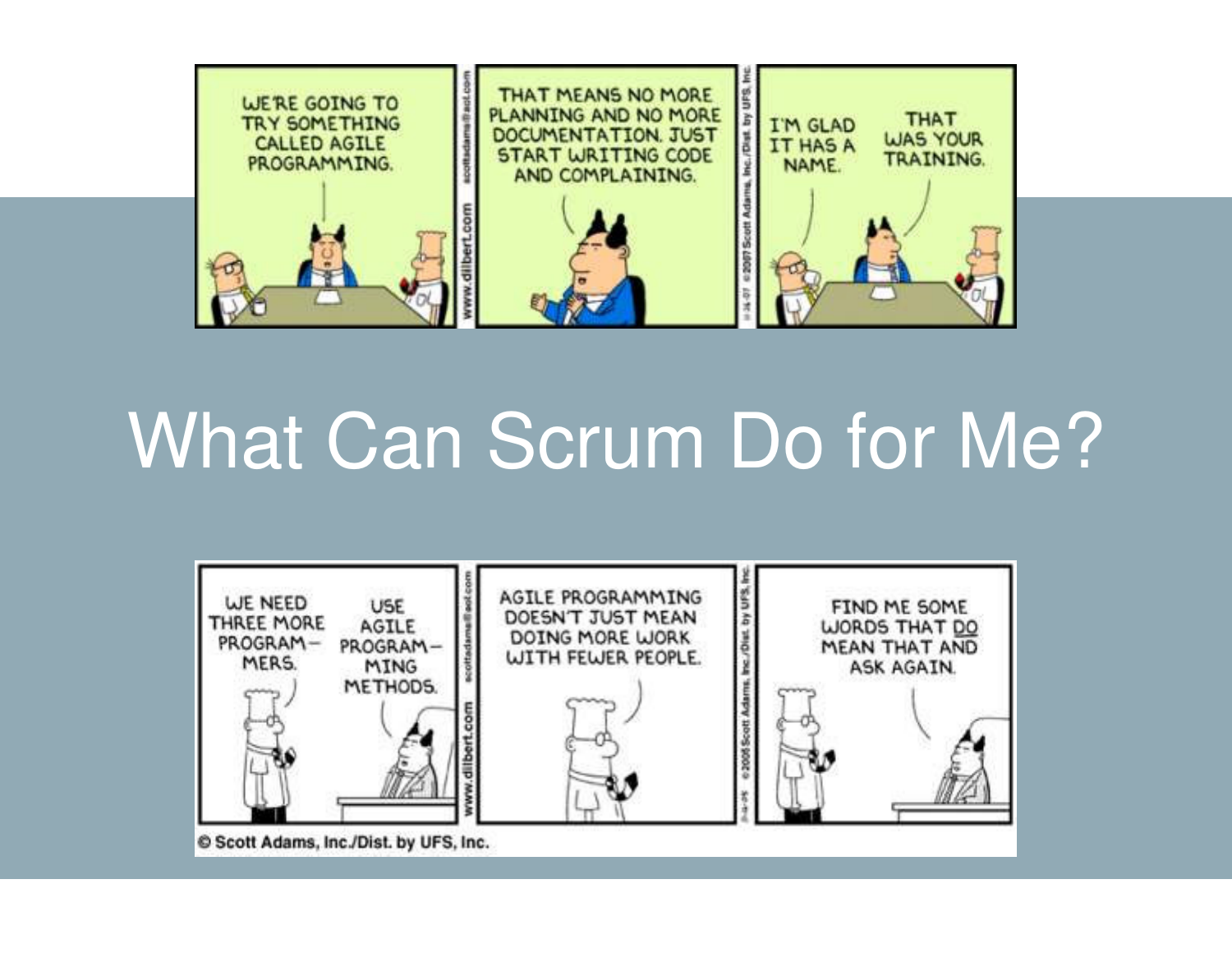# **Scrum Training**

•**Not everyone can implement Scrum because of various corporate constraints.**

•**In studying Scrum, <sup>a</sup> few things struck me as useful to focus on no matter what Project Management methodologies you use:**

- \* 7 Wastes of Software Development
- \* Process Efficiency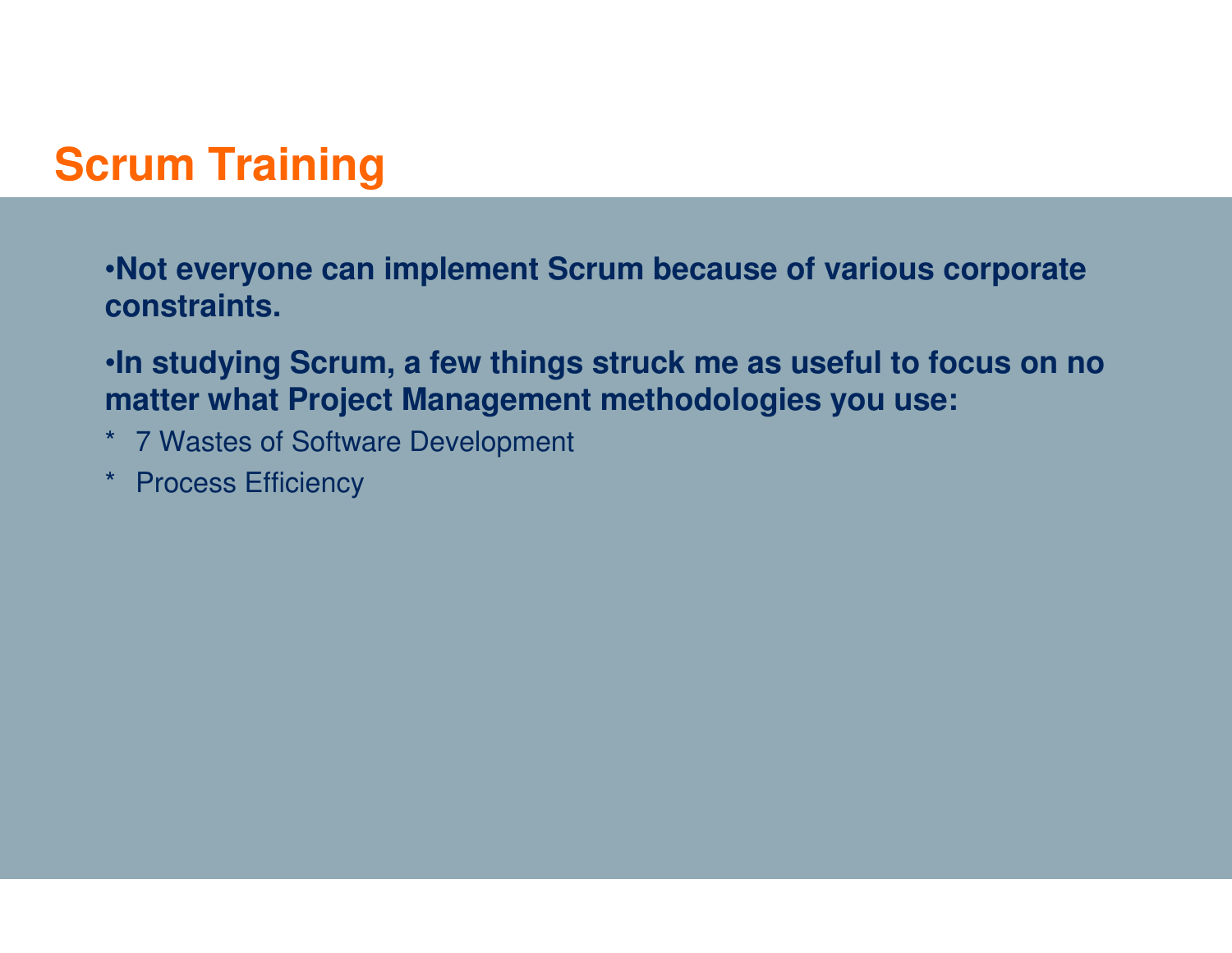# **7 Wastes of Software Development**

### **Toyota Production System 7 wastes in manufacturing:**

**7 wastes in Software Development:**

- In-process Inventory
- Over-Production
- Extra Processing
- Transportation
- Motion
- Waiting
- Defects
- Partially Done Work
- Extra Features
- Relearning
- Handoffs
- Task Switching
- Delays
- Bugs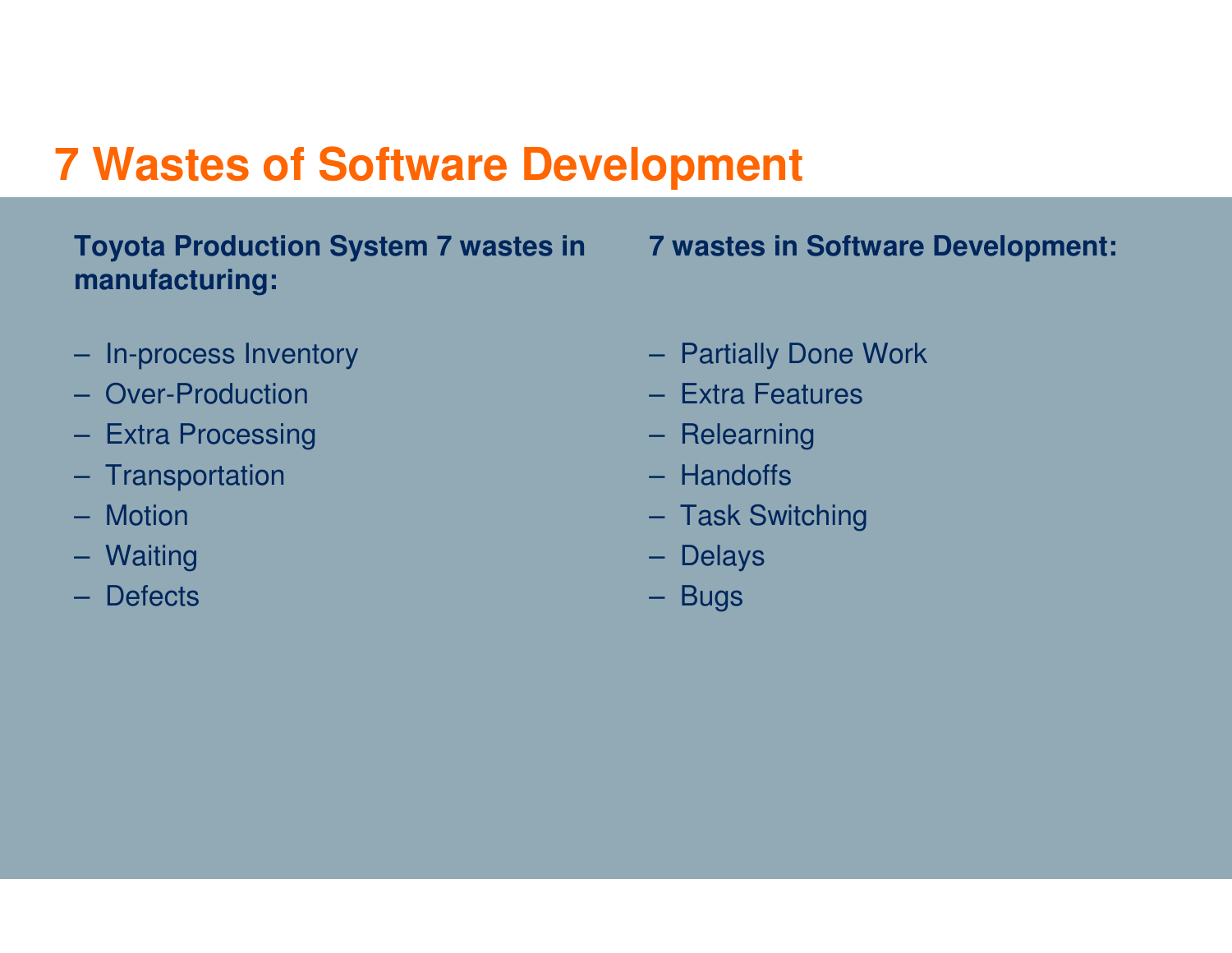# **7 Wastes of Software Development**

#### •**Partially Done Work**

– Until "Done Done" you don't know if it meets customer needs, has bugs, can integrate and run. Needs to be reviewed and documented.

#### •**Extra Features**

– 2/3 of features are rarely or never used

#### •**Relearning**

– Failure to document code, long delays between writing and addressing bugs, poor documentation.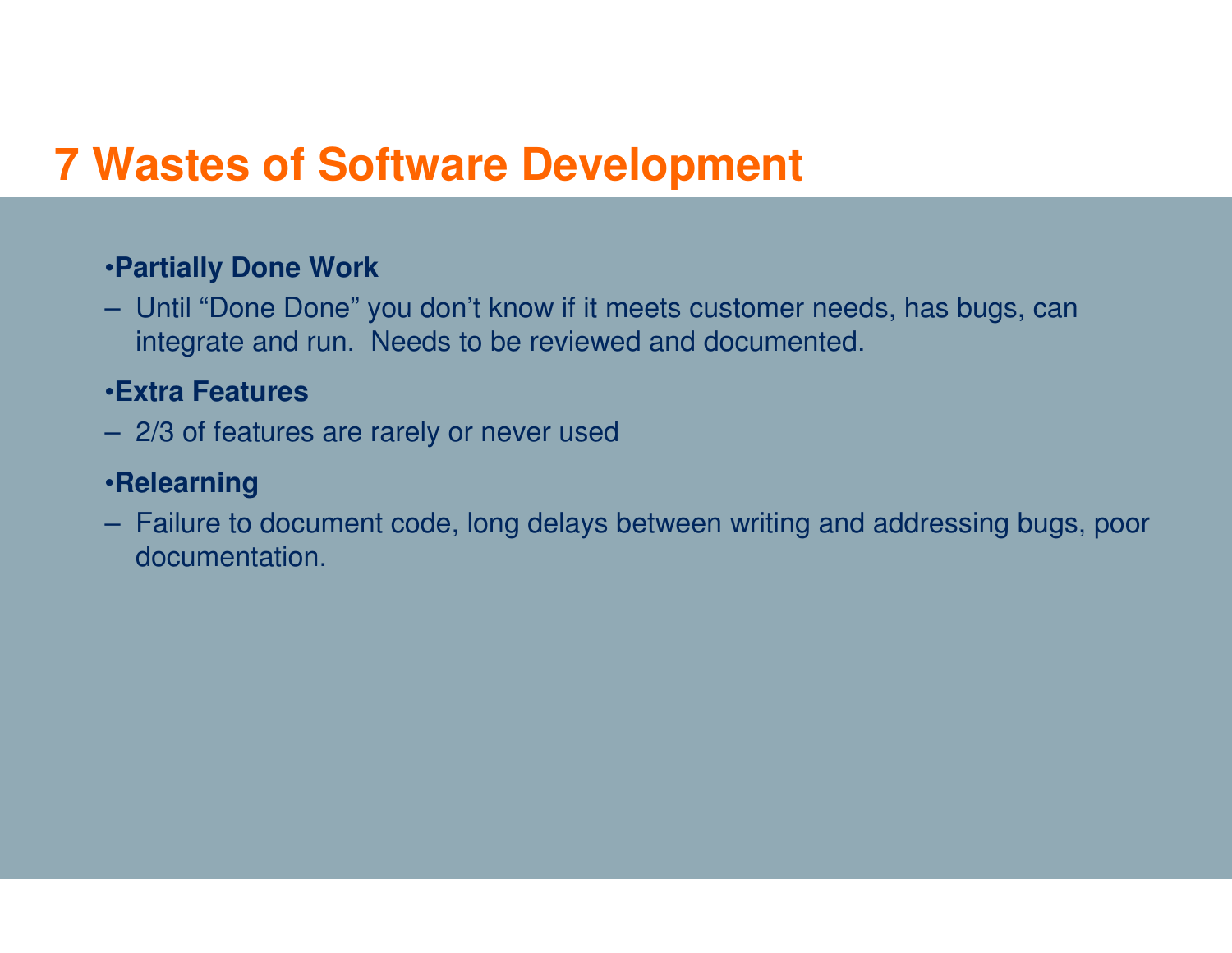# **7 Wastes of Software Dev**

### •**Handoffs**

- From one developer/group to another
- From development to QA, as opposed to working together from the start
- To deployment teams or customers

### •**Task Switching**

- Multitasking is lousy for developers
- One study found that when someone was interrupted, it took an average of 25 minutes to cycle back to the original task.

### •**Delays**

– Project approvals, change management, waiting on other resources. All increase WIP and decrease Process Efficiency

### •**Bugs**

– Avoid through small stories, clear acceptance test criteria, Product Manager involvement